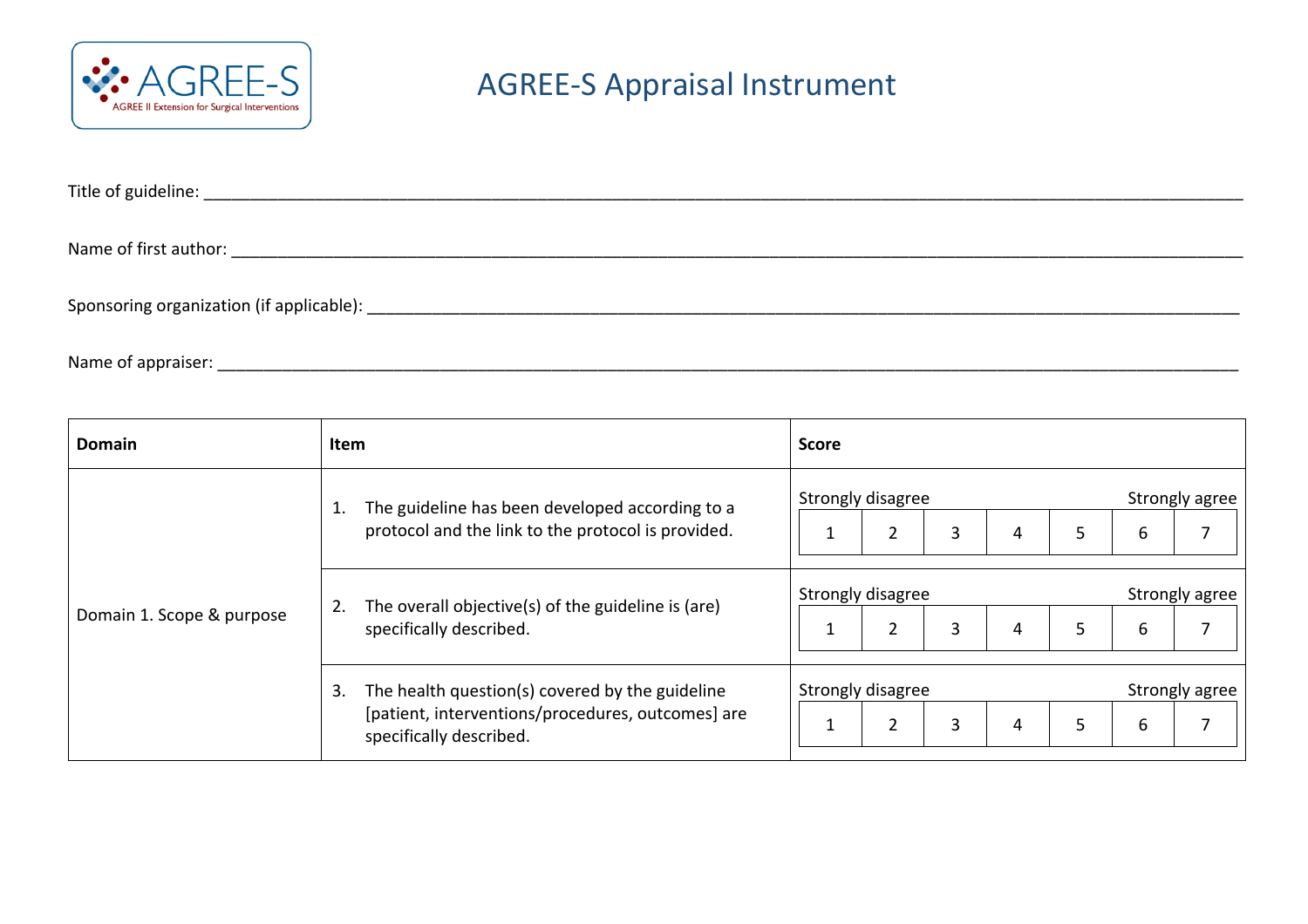| Domain 2. Stakeholders                      | 4. The guideline was supported by a guideline<br>development committee, including a guideline<br>methodologist.   | Strongly disagree                   |                                  |                |   | Strongly agree |                |  |
|---------------------------------------------|-------------------------------------------------------------------------------------------------------------------|-------------------------------------|----------------------------------|----------------|---|----------------|----------------|--|
|                                             |                                                                                                                   | 1                                   | $\overline{3}$<br>$\overline{2}$ | $\overline{4}$ | 5 | 6              | $\overline{7}$ |  |
|                                             | The guideline development group includes individuals<br>4.<br>from all relevant professional groups and patients. | Strongly disagree                   |                                  |                |   |                | Strongly agree |  |
|                                             |                                                                                                                   | $\mathbf{1}$                        | $\overline{2}$<br>$\overline{3}$ | 4              | 5 | 6              | $\overline{7}$ |  |
|                                             | The target users of the guideline are specifically<br>5.<br>described.                                            | Strongly disagree                   |                                  |                |   | Strongly agree |                |  |
|                                             |                                                                                                                   | $\mathbf{1}$                        | $\overline{2}$<br>3              | 4              | 5 | 6              | $\overline{7}$ |  |
| Domain 3. Evidence synthesis                | Systematic methods were used to search for evidence.<br>7.                                                        | Strongly disagree                   |                                  |                |   | Strongly agree |                |  |
|                                             |                                                                                                                   | $\mathbf{1}$                        | $\overline{2}$<br>3              | 4              | 5 | 6              | $\overline{7}$ |  |
|                                             | The criteria for selecting the evidence are clearly<br>8.<br>described.                                           | Strongly disagree                   |                                  |                |   | Strongly agree |                |  |
|                                             |                                                                                                                   | $\mathbf{1}$                        | $\overline{2}$<br>3              | $\overline{4}$ | 5 | 6              | $\overline{7}$ |  |
|                                             | The strengths and limitations of the body of evidence<br>9.<br>are clearly described.                             | Strongly disagree                   |                                  |                |   | Strongly agree |                |  |
|                                             |                                                                                                                   | $\mathbf{1}$                        | $\overline{3}$<br>$\overline{2}$ | $\overline{4}$ | 5 | 6              | $\overline{7}$ |  |
| Domain 4. Development of<br>recommendations | 10. The views and preferences of the target population<br>(patients, public, etc.) have been sought.              | Strongly disagree<br>Strongly agree |                                  |                |   |                |                |  |
|                                             |                                                                                                                   | $\mathbf{1}$                        | $\overline{2}$<br>3              | 4              | 5 | 6              | $\overline{7}$ |  |
|                                             | 11. The methods for formulating the recommendations<br>are clearly described.                                     | Strongly disagree                   |                                  |                |   |                | Strongly agree |  |
|                                             |                                                                                                                   | $\mathbf{1}$                        | $\overline{2}$<br>3              | 4              | 5 | 6              | $\overline{7}$ |  |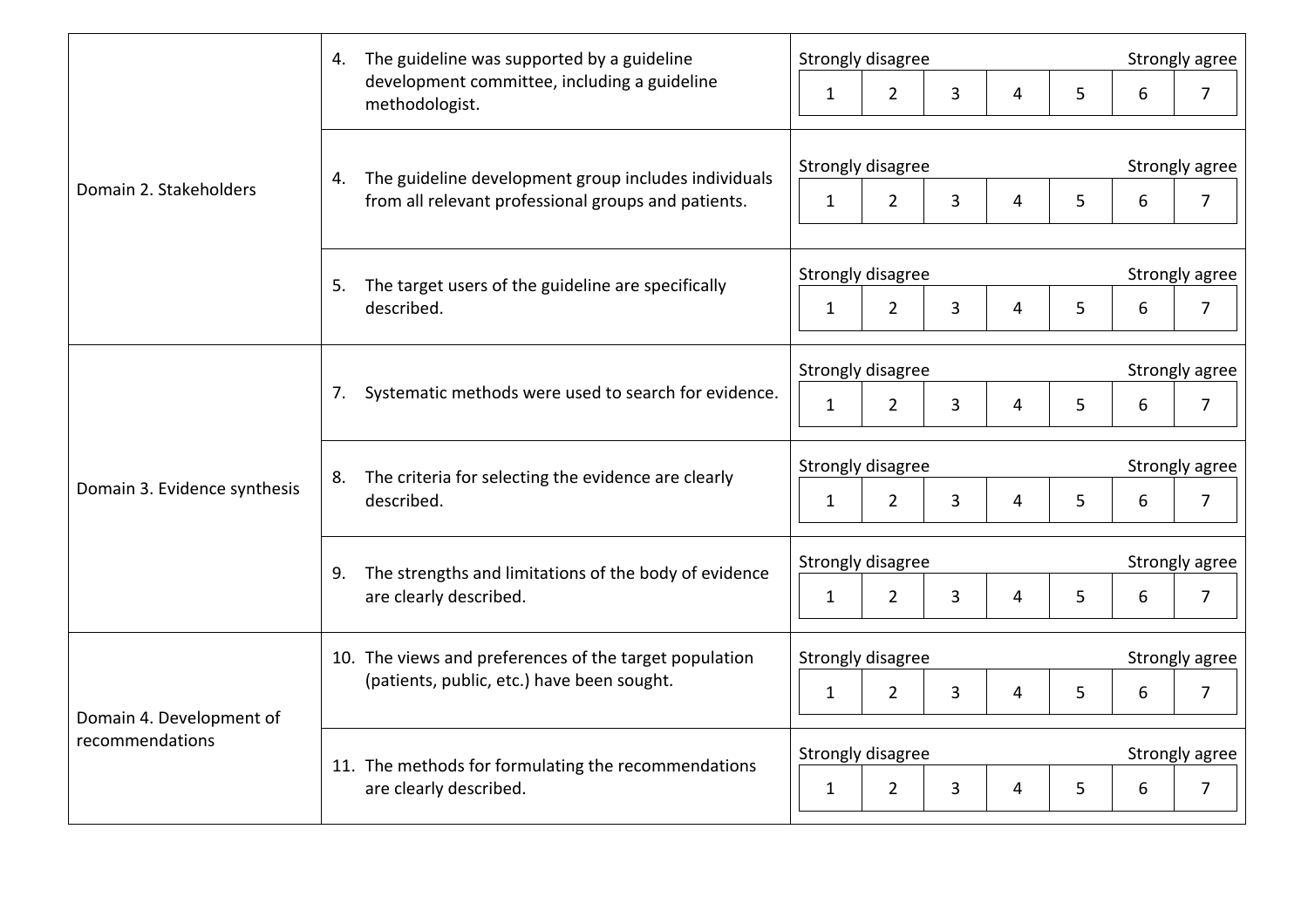|                                     | 12. There is an explicit link between the recommendations<br>and the supporting evidence.                                       | Strongly disagree |                |                |   |                | Strongly agree |                |  |
|-------------------------------------|---------------------------------------------------------------------------------------------------------------------------------|-------------------|----------------|----------------|---|----------------|----------------|----------------|--|
|                                     |                                                                                                                                 | 1                 | $\overline{2}$ | $\overline{3}$ | 4 | 5              | 6              | $\overline{7}$ |  |
|                                     | 13. The recommendations are specific and unambiguous.                                                                           | Strongly disagree |                |                |   |                | Strongly agree |                |  |
|                                     |                                                                                                                                 | $\mathbf{1}$      | $2^{\circ}$    | $\overline{3}$ | 4 | 5              | 6              | $\overline{7}$ |  |
|                                     | 14. The different options for management of the condition<br>or health issue are clearly presented.                             | Strongly disagree |                |                |   |                | Strongly agree |                |  |
|                                     |                                                                                                                                 | $\mathbf{1}$      | $\overline{2}$ | 3              | 4 | 5              | 6              | $\overline{7}$ |  |
|                                     | 15. Key recommendations are easily identifiable.                                                                                | Strongly disagree |                |                |   | Strongly agree |                |                |  |
|                                     |                                                                                                                                 | $\mathbf{1}$      | $\overline{2}$ | 3              | 4 | 5              | 6              | $\overline{7}$ |  |
|                                     | 16. The potential resource implications of applying the<br>recommendations have been considered.                                | Strongly disagree |                |                |   | Strongly agree |                |                |  |
|                                     |                                                                                                                                 | $\mathbf{1}$      | $\overline{2}$ | $\overline{3}$ | 4 | 5              | 6              | $\overline{7}$ |  |
|                                     | 17. The guideline considers potential variability in surgical<br>expertise of those performing the<br>interventions/procedures. | Strongly disagree |                |                |   |                | Strongly agree |                |  |
|                                     |                                                                                                                                 | $\mathbf{1}$      | $\overline{2}$ | 3              | 4 | 5              | 6              | $\overline{7}$ |  |
| Domain 5. Editorial<br>independence | 18. The views of the funding body have not influenced the<br>content of the guideline.                                          | Strongly disagree |                |                |   |                | Strongly agree |                |  |
|                                     |                                                                                                                                 | $\mathbf{1}$      | $\overline{2}$ | 3              | 4 | 5              | 6              | $\overline{7}$ |  |
|                                     | 19. Competing interests of guideline development group<br>members have been recorded and addressed.                             | Strongly disagree |                |                |   | Strongly agree |                |                |  |
|                                     |                                                                                                                                 | 1                 | $\overline{2}$ | $\overline{3}$ | 4 | 5              | 6              | $\overline{7}$ |  |
|                                     |                                                                                                                                 |                   |                |                |   |                |                |                |  |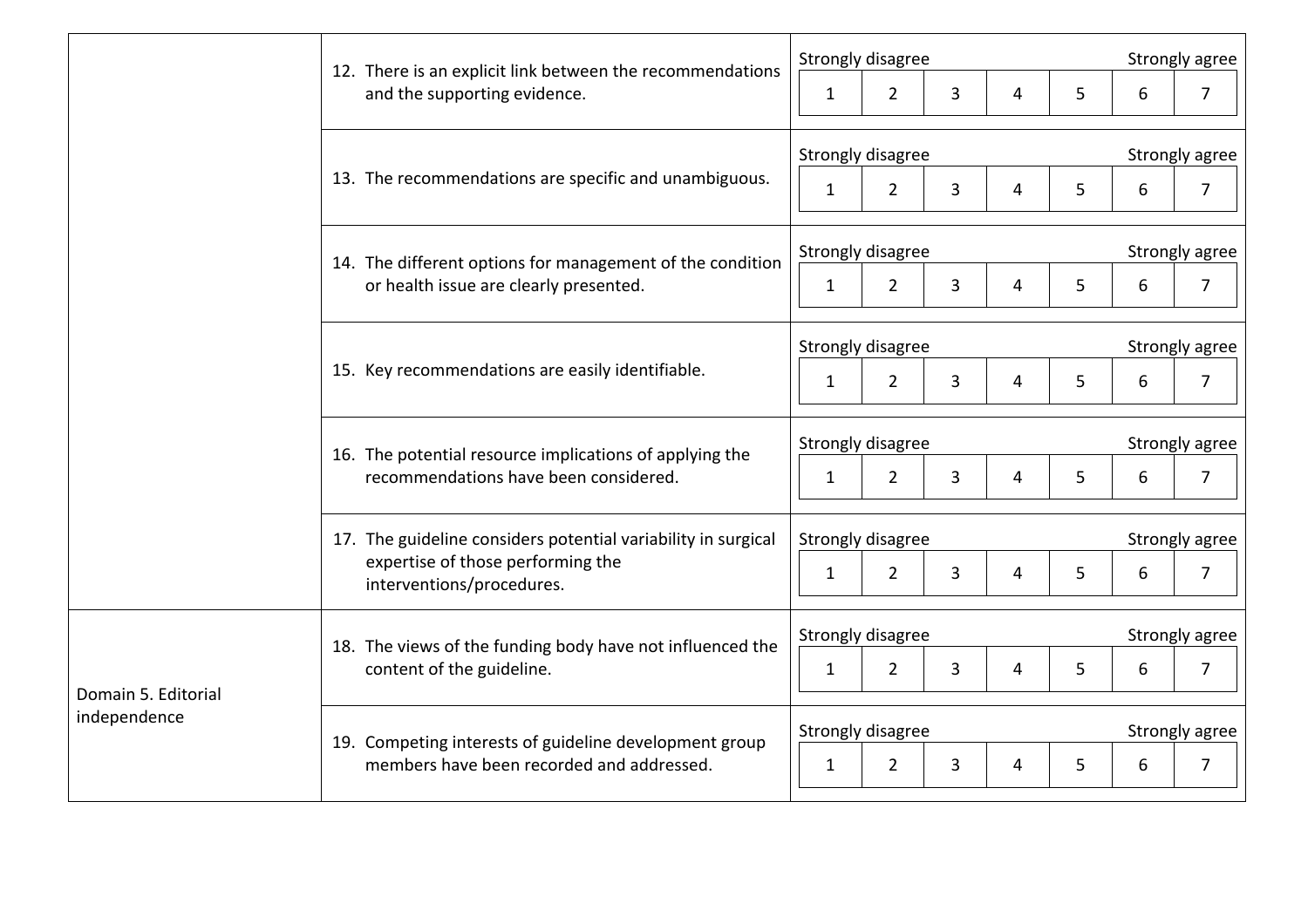| Domain 6. Implementation &<br>update | 20. The guideline describes facilitators and barriers to its<br>application.                                       | Strongly disagree                                          | Strongly agree              |  |  |  |  |
|--------------------------------------|--------------------------------------------------------------------------------------------------------------------|------------------------------------------------------------|-----------------------------|--|--|--|--|
|                                      |                                                                                                                    | 3<br>5<br>$\overline{2}$<br>$\mathbf{1}$<br>4              | $\overline{7}$<br>6         |  |  |  |  |
|                                      | 21. The guideline has been externally reviewed by clinical<br>and methodological experts prior to its publication. | Strongly disagree                                          | Strongly agree              |  |  |  |  |
|                                      |                                                                                                                    | $\overline{2}$<br>3<br>5<br>4<br>$\mathbf{1}$              | 6<br>$\overline{7}$         |  |  |  |  |
|                                      | 22. A procedure for updating the guideline is provided.                                                            | Strongly disagree                                          | Strongly agree              |  |  |  |  |
|                                      |                                                                                                                    | $\overline{3}$<br>$\overline{2}$<br>5<br>$\mathbf{1}$<br>4 | $\overline{7}$<br>6         |  |  |  |  |
|                                      | 23. The guideline provides advice and/or tools on how the<br>recommendations can be put into practice.             | Strongly disagree<br>Strongly agree                        |                             |  |  |  |  |
|                                      |                                                                                                                    | $\overline{2}$<br>3<br>5<br>$\mathbf{1}$<br>4              | $\overline{7}$<br>6         |  |  |  |  |
|                                      | 24. The guideline presents monitoring and/or auditing<br>criteria.                                                 | Strongly disagree                                          | Strongly agree              |  |  |  |  |
|                                      |                                                                                                                    | $\overline{2}$<br>3<br>5<br>$\mathbf{1}$<br>4              | $\overline{7}$<br>6         |  |  |  |  |
| Overall                              | Overall score                                                                                                      | Lowest possible<br>quality                                 | Highest possible<br>quality |  |  |  |  |
|                                      |                                                                                                                    | $\overline{2}$<br>3<br>5<br>1<br>4                         | $\overline{7}$<br>6         |  |  |  |  |
|                                      |                                                                                                                    |                                                            |                             |  |  |  |  |
|                                      | Would you recommend this guideline for use?                                                                        | Yes<br>Yes, with modifications                             |                             |  |  |  |  |
|                                      |                                                                                                                    | No                                                         |                             |  |  |  |  |
|                                      |                                                                                                                    |                                                            |                             |  |  |  |  |